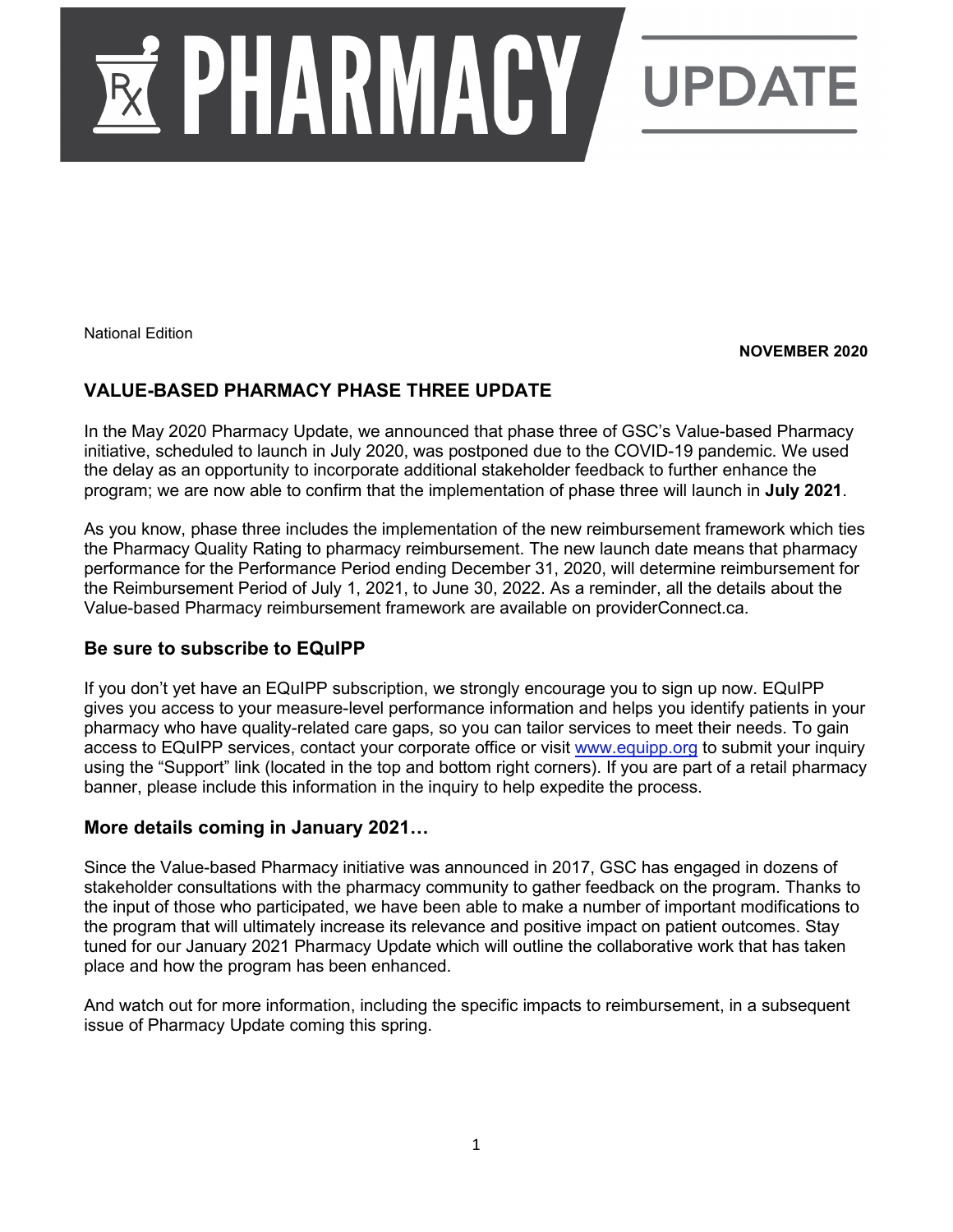## **REMINDER: USING INTERVENTION CODES WITH MAINTENANCE SUPPLIES**

Since maintenance medications are typically prescribed for a three-month supply, with multiple refills, GSC's maintenance medication strategy requires dispensing of a three-month supply for a defined list of *maintenance*  drugs.

#### **providerConnect® is your online resource**

providerConnect is GSC's web portal for health service providers in Canada. It gives you convenient access to forms, pharmacy manuals and guides, health coaching program information, and many other tools and resources all in one place.

Not acquainted with providerConnect yet? Register today at **providerconnect.ca**.

GSC's strategy applies to most maintenance drugs used to control and manage a variety of chronic conditions, such as high cholesterol, high blood pressure, and diabetes. It does not apply to certain types of maintenance medications where it would not be reasonable to dispense large quantities. This includes:

- Anti-psychotic agents
- Drugs with the potential for abuse (e.g., long acting pain-killers)
- Drugs that require frequent lab monitoring and/or dose adjustments (e.g., warfarin)

The Maintenance Medication List on the [providerConnect website](https://www.providerconnect.ca/AdminContent/Forms.aspx?type=pharmacy) lists all the maintenance drugs included in GSC's strategy.

## **Submitting maintenance supply claims**

GSC will deny claims for the applicable maintenance drugs that are dispensed for less than a threemonth supply of the applicable drugs; the response code from the GSC system will be: "DR = days" supply lower than minimum allowable."

The use of an intervention (or override) code for these claims should always be the last resort as there are other options available to pharmacists to obtain a three-month supply, such as extending the prescription themselves (where permitted) or contacting the prescriber to extend the prescription for additional refills. Keep in mind that **if an invention code is used, the rationale must be clearly documented** in case of audit.

**Note**: The use of the code for one-day dispensing is not allowed.

See the Maintenance Medication Policy flowchart and slides on [providerConnect.ca](https://www.providerconnect.ca/AdminContent/Forms.aspx?type=pharmacy) for more information.

# **LEAVE THE PAPER PHARMACY UPDATE BEHIND AND GO GREEN**

It's almost 2021 – time to bid goodbye to paper copies of Pharmacy Update and say hello to our email version! Our newly re-designed electronic newsletter is easy to read, more convenient, and better for the environment. To continue to receive Pharmacy Update and not miss a single issue, we need you to register your pharmacy email address with our Provider Records department. Just send an email to [support@providerconnect.ca](mailto:support@providerconnect.ca) with the subject line **Pharmacy Update via email** and be sure to include the name of the pharmacy, your provider number, and the email address you want us to use.